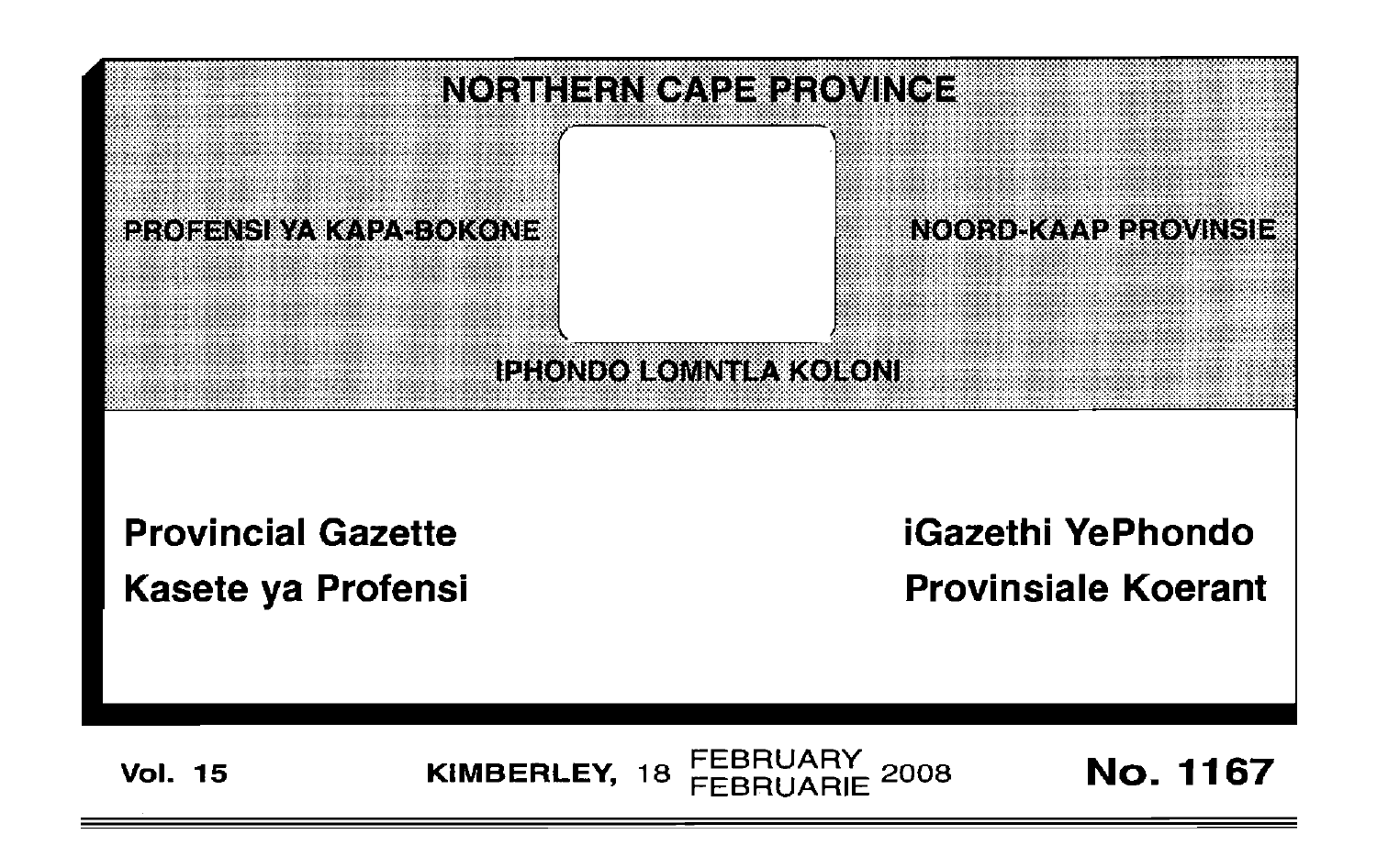No.

 $\overline{\phantom{a}}$ 

 $\bar{\mathbf{r}}$ 

| <b>CONTENTS · INHOUD</b>                                                                                          |             |                |
|-------------------------------------------------------------------------------------------------------------------|-------------|----------------|
|                                                                                                                   | Page<br>No. | Gazette<br>No. |
| <b>PROCLAMATION</b>                                                                                               |             |                |
| 1 Northern Cape Traditional Leadership Governance and Houses of Traditional Leaders Act (2/2007): Commence-       | 3           | 1167           |
| <b>GENERAL NOTICES • ALGEMENE KENNISGEWINGS</b>                                                                   |             |                |
| 7 Northern Cape Development and Planning Act (7/1998): Tsantsabane Municipality: Rezoning and removal of title    | 5.          | 1167           |
| 7 Noord-Kaapse Wet op Ontwikkeling en Beplanning (7/1998): Munisipaliteit Tsantsabane: Hersonering en opheffing   | 4           | 1167           |
| 8 Removal of Restrictions Act (84/1967): Kai !Garib Municipality: Removal of title conditions: Erf 1071, Keimoes  | 6           | 1167           |
| 8 Wet op Opheffing van Beperkings (84/1967): Kai !Garib Munisipaliteit: Opheffing van titelvoorwaardes: Erf 1071, | 6           | 1167           |
| 9 Removal of Restrictions Act (84/1967): Kai !Garib Municipality: Removal of title conditions: Erf 1077, Keimoes  | 7           | 1167           |
| 9 Wet op Opheffing van Beperkings (84/1967): Kai !Garib Munisipaliteit: Opheffing van titelvoorwaardes: Erf 1077, | 7           | 1167           |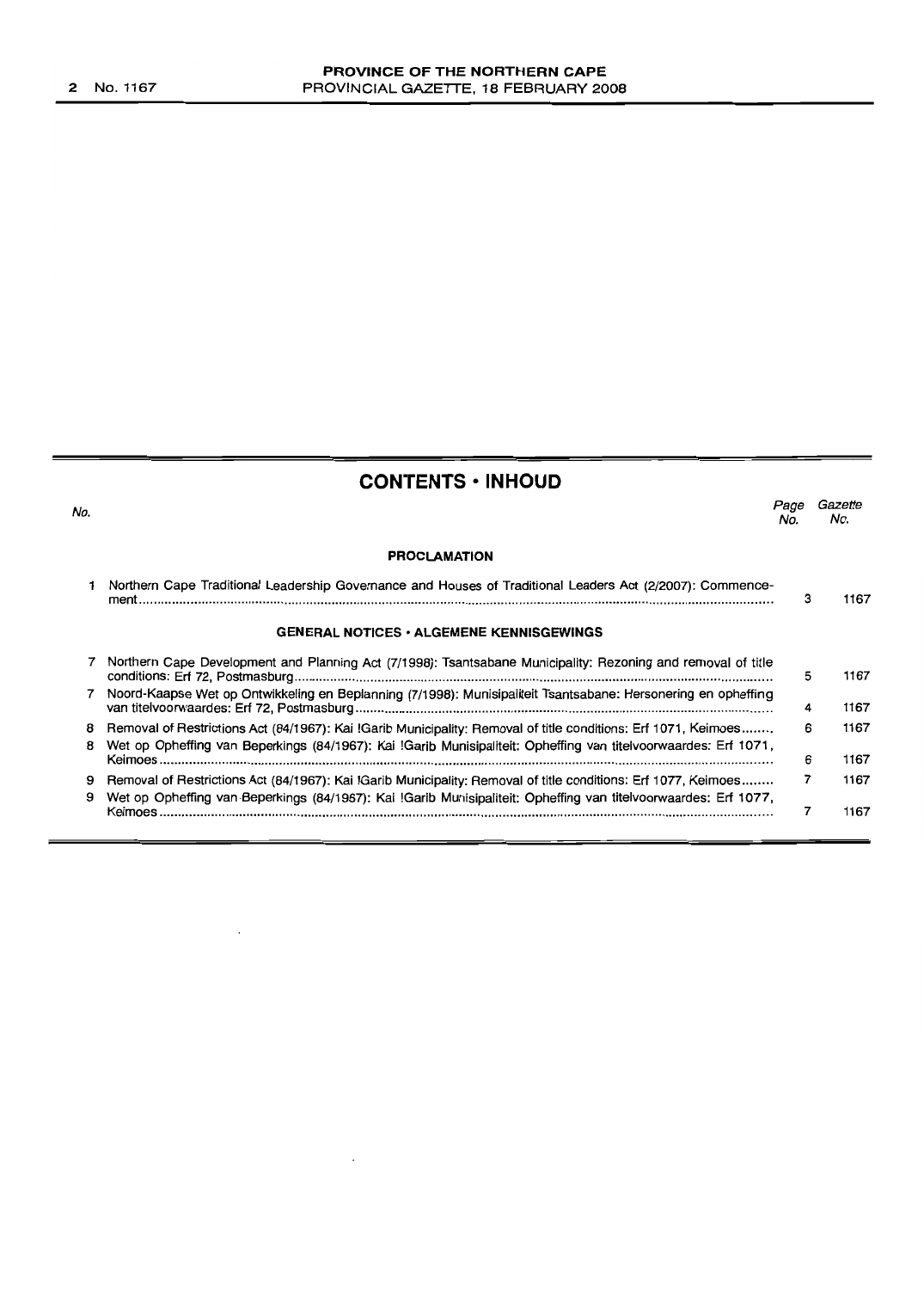# **PROCLAMATION**

# by the

# **Premier of the Northern Cape Province**

## No. 1,2008

Northern Cape Traditional Leadership, Governance and Houses of Traditional Leaders Act, 2007 (Act NO.2 of 2007)

In terms of Section 63 of the Northern Cape Traditional Leadership, Governance and Houses of Traditional Leaders Act, 2007 (Act No. 2 of 2007), I hereby determine 18 February 2008 as the date on which the said Act shall come into operation.

Thus done under my hand at Kimberley on this 31<sup>st</sup> day of January Two Thousand and Eight.

**E.D. PETERS**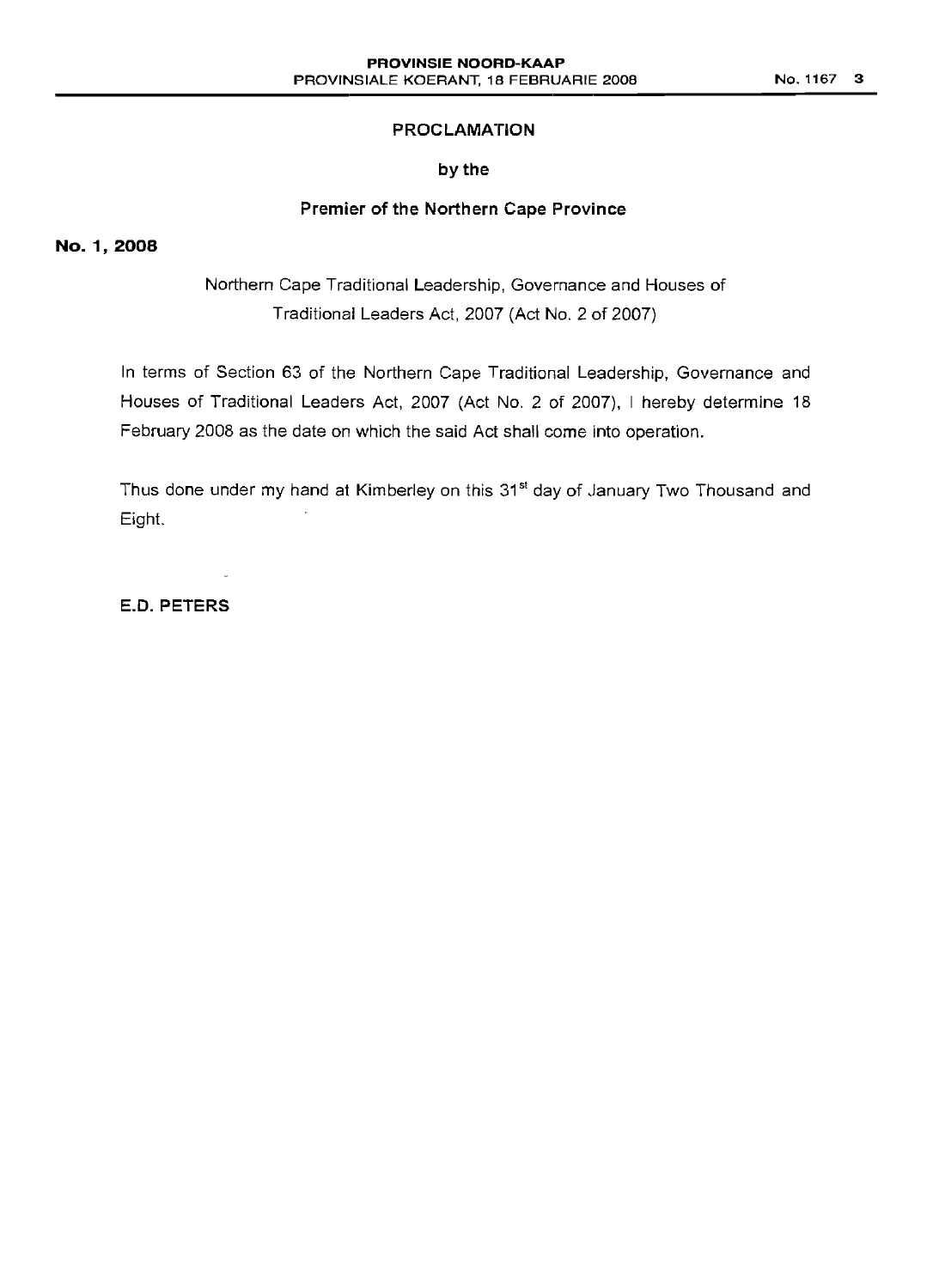# GENERAL NOTICES ALGEMENE KENNISGEWINGS

#### **KENNISGEWING 7 VAN** 2008

Alg 712008

## MUNISIPALITEIT TSANTSABANE

#### AANSOEK OM HERSONERING EN OPHEFFING VAN BEPERKINGS: ERF 72: POSTMASBURG

Kragtens die Noord-Kaapse Wet op Ontwikkeling en Beplanning, 1998 (Wet 7 van 1998) en die Wet op Opheffing van Beperkings, 1967 (Wet 84 van 1967), word hiermee kennis gegee van die voorgenome Hersonering asook Opheffing van beperkende titelvoorwaardes van Erf 72, Postmasburg waarvan besonderhede hieronder verskyn.

Volledige besonderhede Iê ter insae by die Kantoor van die Senior Administratiewe Beampte, Korporatiewe Dienste, Munisipaliteit Tsantsabane, Springbokstraat, Postmasburg vanaf Maandag tot<br>Vrydag tussen 07:30 - 13:00 en 14:00 - 16:30 vir 19:00 - 21 (een-en-twintig) dae, vanaf Vrydag tussen 07:30 - 13:00 en 14:00 - 16:30 vir Vrydag, 18 Januarie 2008.

Kennis geskied verder dat 'n openbare Inligtingsvergadering met betrekking tot die Aansoek gehou sal word op Woensdag, 30 Januarie 2008, om 14:00 in die Raadsaal, Munisipaliteit Tsantsabane, Postmasburg. Enige belanghebbendes is welkom om die Vergadering by te woon.

Enige persoon of instansie wat van voorneme is om beswaar aan te teken teen die Aansoek, moet sodanige beswaar skriftelik indien, om die Munisipale Bestuurder nie later as Vrydag, 08 Februarie 2008, te bereik nie.

Persone wat nie kan lees of skryf nie, word ingevolge Artikel 21 van Wet 32 van 2000, versoek om gedurende normale kantoorure bogemelde persoon by die Munisipale Kantoor te Postmasburg te nader om u kommentaar of besware op skrif te stel.

Sou geen besware binne bogemelde tydperk op die voorgeskrewe wyse ontvang word nie, sal geag word dat daar geen besware is nie.

#### BESONDERHEDE IS SOOS VOLG;

1. AANSOEKER:

S R de Bruin Posbus 922 Postmasburg 8420

- 2. GRONDEENHEID:<br>2.1 BESKRYWING: **BESKRYWING:** Erf 72, Van Wykstraat 29, Postmasburg
- 2.2 OPPERVLAKTE EN HUIDIGE SONERING:

2936 Vierkante Meter Enkel Resldensiele Sone

#### 3. AARD VAN AANSOEK:

- 3.1 Hersonering na Residensiele Sone V (5) met 'n prirnere gebruik van woongebou.
- 3.2 Opheffing van beperkende Titelvoorwaardes van toepassing op Erf 72, Postmasburg ten einde bogenoemde op te rig.

#### M M MOSELANE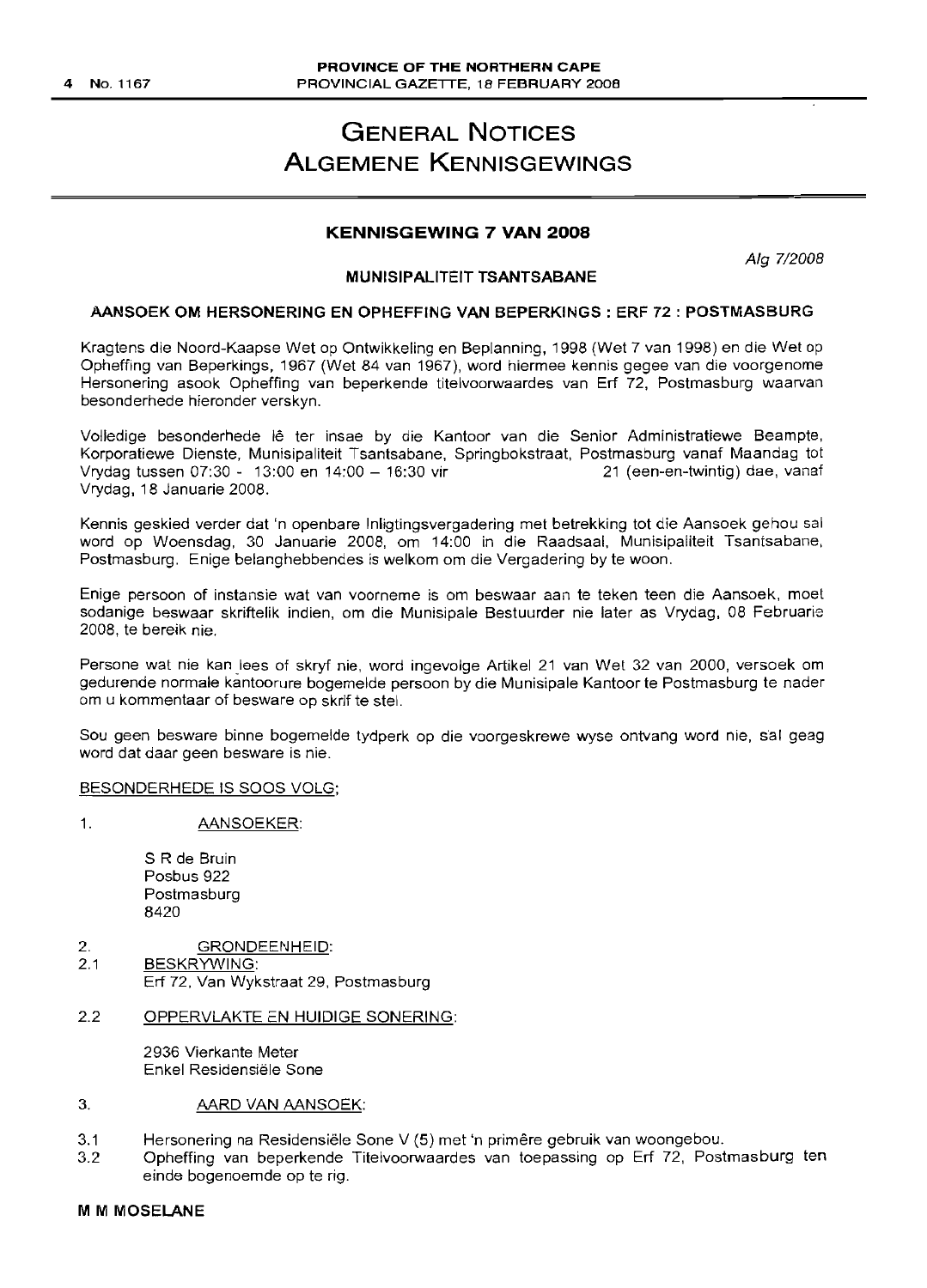#### MUNISIPALE BESTUURDER

TSANTSABANE MUNISIPALITEIT BURGERSENTRUM POSBUS 5 POSTMASBURG 8420

16 JANUARIE 2008

# **• I** NOTICE 7 OF 2008

#### TSANTSABANE MUNICIPALITY

#### APPLICATION FOR REZONING AND REMOVAL OF TITLE CONDITIONS: ERF 72 : POSTMASBURG

Notice is hereby given of the proposed Rezoning of Erf 72, Postmasburg as well as Removal of Title Conditions in Terms of the Northern-Cape Development and Planning Act, 1998 (Act 7 of 1998) and the Removal of Restrictions Act, 1967 (Act 84 of 1967), particulars of which appear hereunder.

Full particulars of the Application is available at the Office of the Senior Administrative Officer, Corporate Services, Tsantsabane Municipality, Springbok Street, Postmasburg from Mondays to<br>Fridays between 07:30 – 13:00 and 14:00 – 16:30 for 21 (twenty-one) days as from Fridays between  $07:30 - 13:00$  and  $14:00 - 16:30$  for Friday, 18 January 2008.

Notice is further given that a public Information Meeting with regard to this Application, which will be held on Wednesday, 30 January 2008, at 14:00 in the Council Chamber, Tsantsabane Municipality, Postmasburg. Any interested parties are welcome to attend the Meeting.

Any person or organisation that, is of the intention to lodge an objection against the Application, must lodge such objection in writing to reach the Municipal Manager not later than Friday, 08 February 2008.

In terms of Section 21 of Act 32 of 2000, persons who cannot read or write is invited to come to the above person at the Municipal Office in Postmasburg during normal office hours, where assistance would be given to transcribe their comments or objections.

Should no objections in the prescribed manner be lodged, it shall be regarded that there are no objections.

#### PARTICULARS OF THE APPLICATION IS AS FOLLOWS;

1. APPLICANT:

S R de Bruin POBox 922 Postmasburg 8420

- 2. LAND UNIT:
- 2.1 DESCRIPTION:

Erf 72, 29 Van Wyk Street, Postmasburg

## 2.2 EXTENT AND PRESENT ZONING:

2936 Square metres Single Residential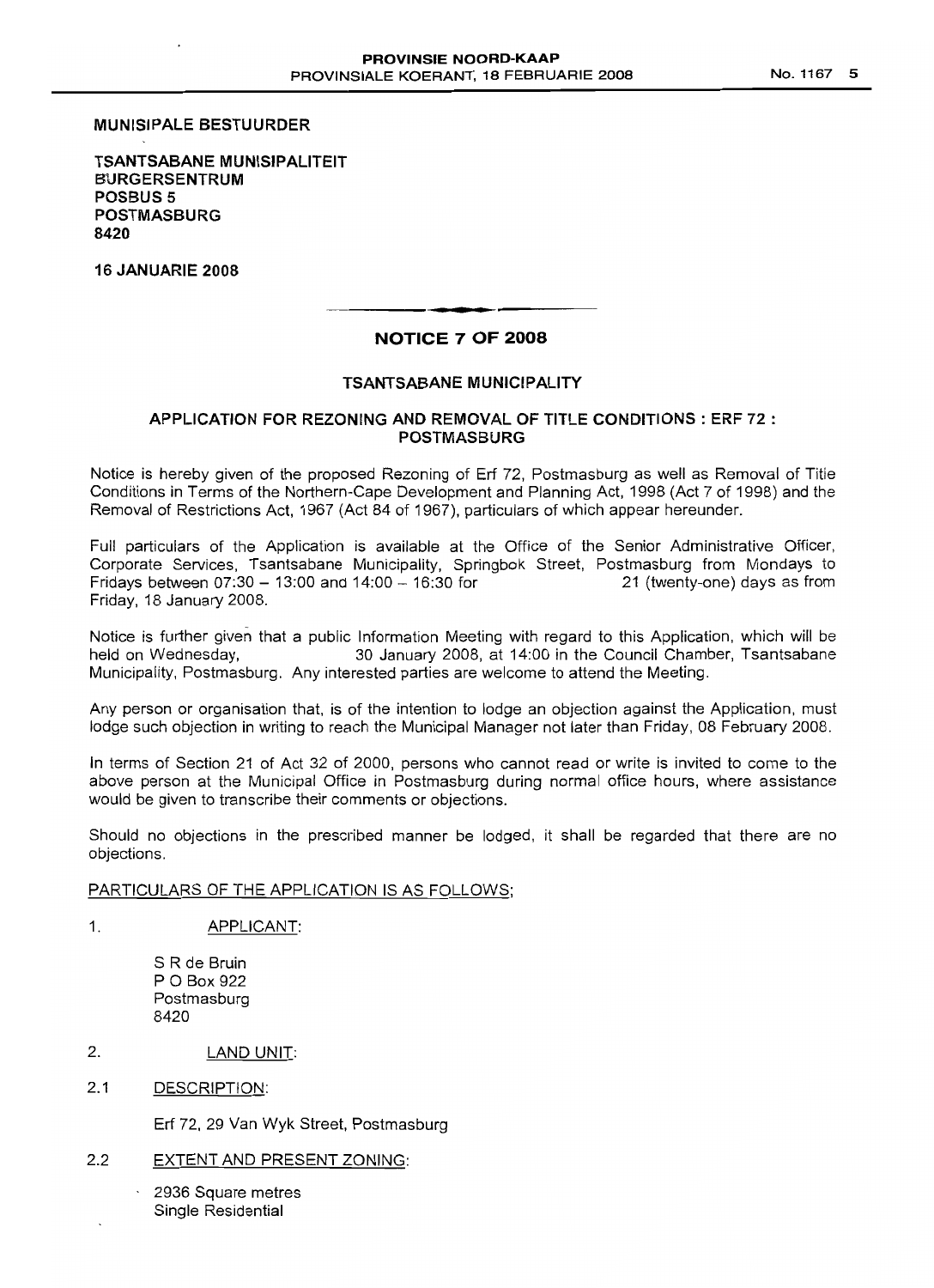#### 3. NATURE OF APPLICATION:

3.1 Rezoning to Residential Zone V (5), with a primary use of Residential Building.

3.2 Removal of Title Conditions applicable to Erf 72, Postmasburg in order to facilitate the abovementioned.

M M MOSELANE MUNICIPAL MANAGER

TSANTSABANE MUNICIPALITY CIVIL CENTRE POBOX 5 POSTMASBURG 8420

16 JANUARY 2008

# KENNISGEWING 8 OF 2008

Alg 8/2008

## KAI IGARIB MUNISIPALITEIT

## FINALE KENNISGEWING

#### WET OP OPHEFFING VAN BEPERKINGS, 1967 (WET 84 VAN 1967)

## ERF 1071, KEIMOES

Hierby word ooreenkomstig die bepalings van artikel 2(1) van die Wet op die Opheffing van Beperkings, 1967 (Wet 84 van 1967) bekend gemaak dat die LUR vir Behuising en Plaaslike Regering, met ingang van 14 Januarie 2008, goedgekeur het dat die beperkende Titelvoorwaardes, soos uiteengesit in Titelakte Nr. T004284/2006, Afdeling B, 5 en 6. (a) en (b) van toepassing op erf 1071, Keimoes opgehefword ten einde die hersonering en onderverdeling van die erf toe te laat.

MUNISIPALE BESTUURDER Posbus 8 Keimoes 8860

## NOTICE 8 OF 2008

.**- .**

#### MUNICIPALITY KAI !GARIB

FINAL NOTICE

#### REMOVAL OF RESTRICTIONS ACT, 1967 (ACT 84 OF 1967)

#### ERF 1071, KEIMOES

Notice is given in terms of the provisions of section 2(1) of the Removal of Restrictions Act, 1967 (Act 84 of 1967), that the MEC for Housing and Local Government has, with effect from 14 January 2008, approved the removal of the restrictive title conditions of Title Deed T.004284/2006, Section B, 5 and 6. (a) and (b) in respect of Erf 1071, Keimoes, in order to facilitate the rezoning and subdivision of the erf.

MUNICIPAL MANAGER P.O. Box 8 Keimoes 8860